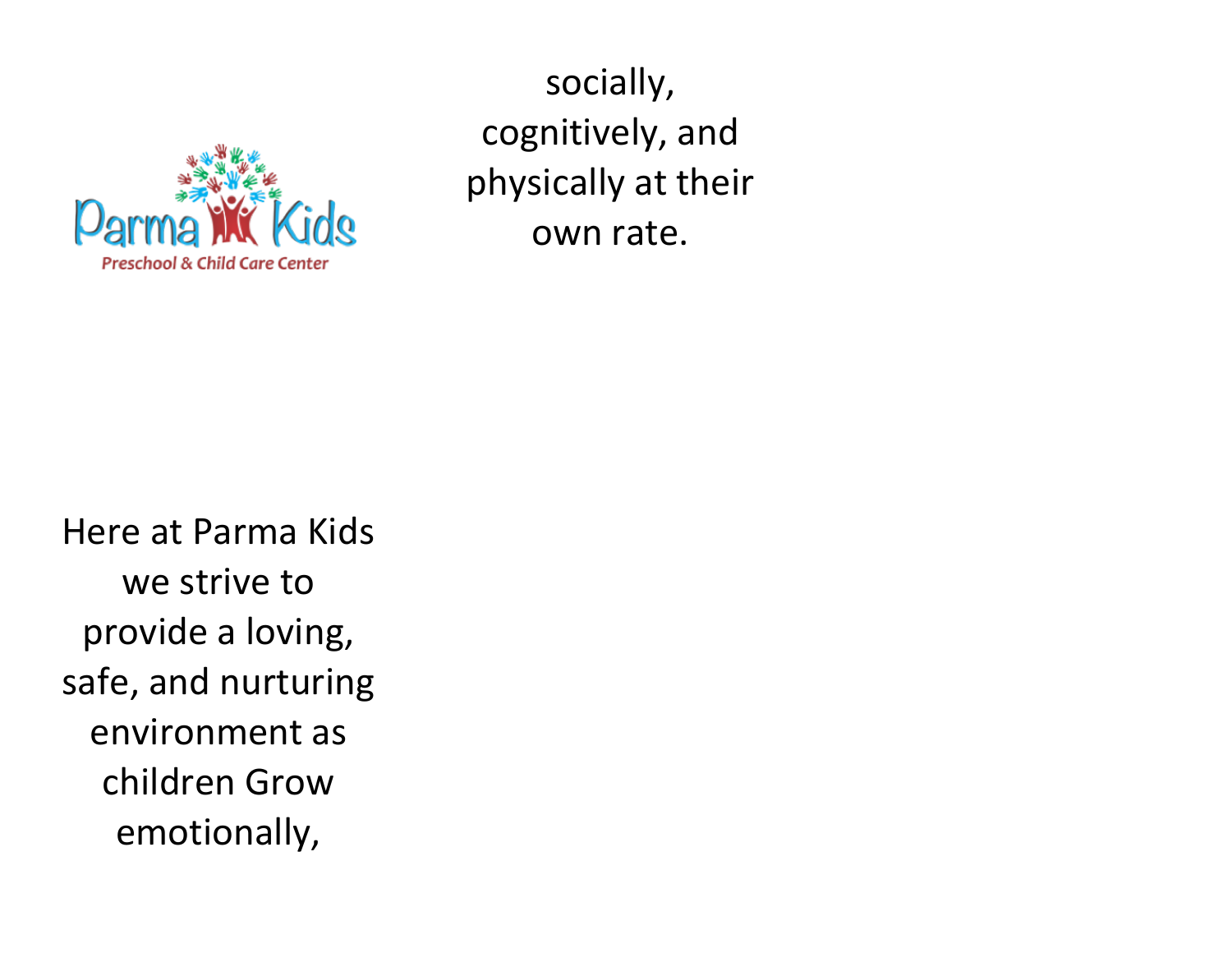

## **Monday – Friday**

**9:00am -12:00pm Extended hours available (6AM-6PM)**



## *Weekly Theme*

| June 27 <sup>th</sup> - July 1                           | Freedom Week                       |
|----------------------------------------------------------|------------------------------------|
| July 5 <sup>th</sup> -8 <sup>th</sup> (closed<br>MONDAY) | <b>Creative Cooking</b>            |
| July 11 <sup>th</sup> -July 15 <sup>th</sup>             | Around the<br>World                |
| July 18th- July 22nd                                     | Sports                             |
| July 25 <sup>th</sup> -July 29 <sup>th</sup>             | Wet and Wild<br>Fun                |
| August 1 <sup>st</sup> - August 5 <sup>th</sup>          | <b>VBS Rodeo</b>                   |
| <b>Mad Scientist</b>                                     | <b>Mad Scientist</b>               |
| August 15 <sup>th</sup> -August<br>19 <sup>th</sup>      | Holidays<br>throughout the<br>year |
| August 22 <sup>nd</sup> -August<br>26 <sup>th</sup>      | Lego Builders                      |
| August 29 <sup>th</sup> -September<br>2 <sup>nd</sup>    | Animals and<br>Nature Explorers    |

## **Camper Information**

**AGES:** 18 months old – 6th grade

**Registration Fee** - \$10 per student

**18 months – 3 years old (9 am- 12 pm)**

\$18 per day

**3 years – 5 years (9 am- 12 pm)**

\$17 per day

**School Age-completed k-6th (9 am- 12 pm)**

\$16 per day

**FAMILY DISCOUNT: First child pays regular** price; other siblings pay \$1 less per day.

**FULL DAYS:** Full day daycare is available from 6am -6pm.

*We are licensed by the Office of Children and Family Services Center.*